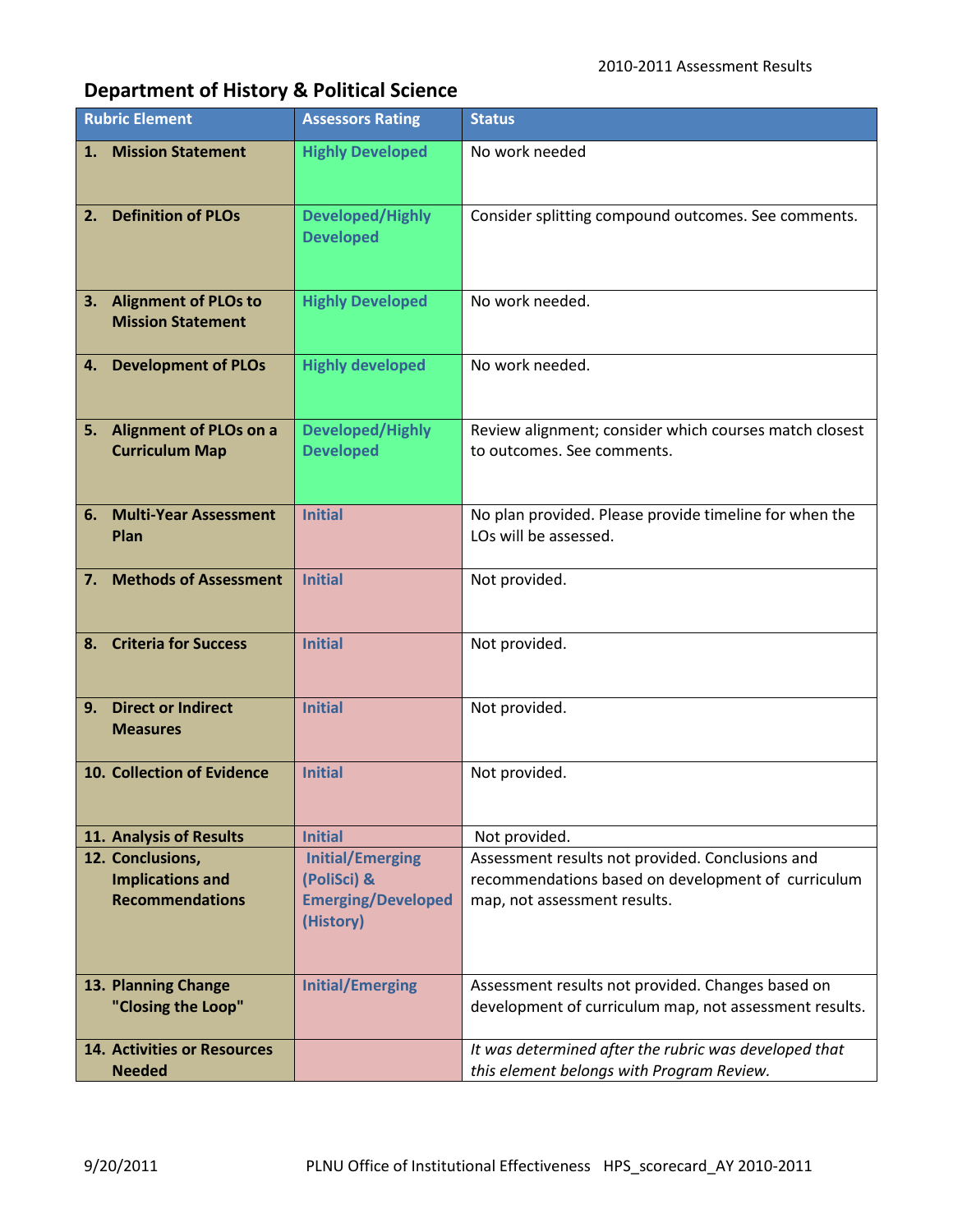Assessor Comments:

- Definition of PLOs: [PolSci] Your reflection of creating sub topics under each PLO is a good way to clarify exactly what students will know, understand and be able to do
- Alignment of PLOs to Mission Statement: [Hist] I believe for the most part these outcomes align to their department mission statement; however, I think it might be a good idea to incorporate some of the language (communicate ideas, work collaboratively ) into the program learning outcomes
- You include several interesting ideas and concepts in your mission statement that are not included in any of your PLOs.
- Development of PLOs: [Hist] The outcomes are written at higher order thinking levels; however, I might suggest using only one verb for the outcomes--this makes it much easier to measure
- Curriculum Map: [Hist] Keep in mind that not every learning outcome needs to be addressed in every course. However, many of your courses are not sequenced, so you intend to address all the learning outcomes in each course. One way to look at it, which of these courses has primary responsibility for addressing the learning outcome in their curriculum.
- [PolSci] Are the courses where Mastery is indicated taken in the final year or can students take these courses early on? Is there a culminating experience?
- Multi-Year Plan: [Hist] Mutli-Year assessment not presented in this plan as it has not been" created yet"
- Methods of Assessment: [Hist] No instruments or assessment methods are identified in this plan
- Now you can take each of your learning outcomes and determine the key assignments to measure them.
- [PolSci] this reader found no section identifying the instruments or measurement tools.
- Your work on the PLOs and curriculum map is commendable. This level of work will feed into the methods by which you will assess your PLOs.
- Criteria for Success: [Hist] Performance targers and criteria for success are mssing from this plan
- At what level should each of the learning outcomes be achieved?
- [PolSci] performance targets not yet indicated
- As you develop your methods of assessment, performance targets would let you know how well the students have achieved your PLOs.
- Direct or Indirect Measures: [Hist] Measures are mssing from plan
- [PolSci] direct or indirect measures not found
- You re well-positioned to decide on your measures.
- Analysis of Results: [Hist] The analysis in this plan is directly related to their curriculum map and is perhaps an evaluation of their curriculum map which is a good thing but is not an analysis of data
- You have conducted an analysis of your learning with the curriculum map and learning outcomes. Now you are ready to learn about your learning outcomes.
- Conclusions, Implications and Recommendations: [Hist] I would agree that there are recommendations presented they are not related to data analysis , they are again related to the evaluation of their curriculum map and this perhaps is more like a program review ?
- You have identified some alternatives which will now lead to assessment in key areas. These assessments will give you data that can assist in your decision-making process.